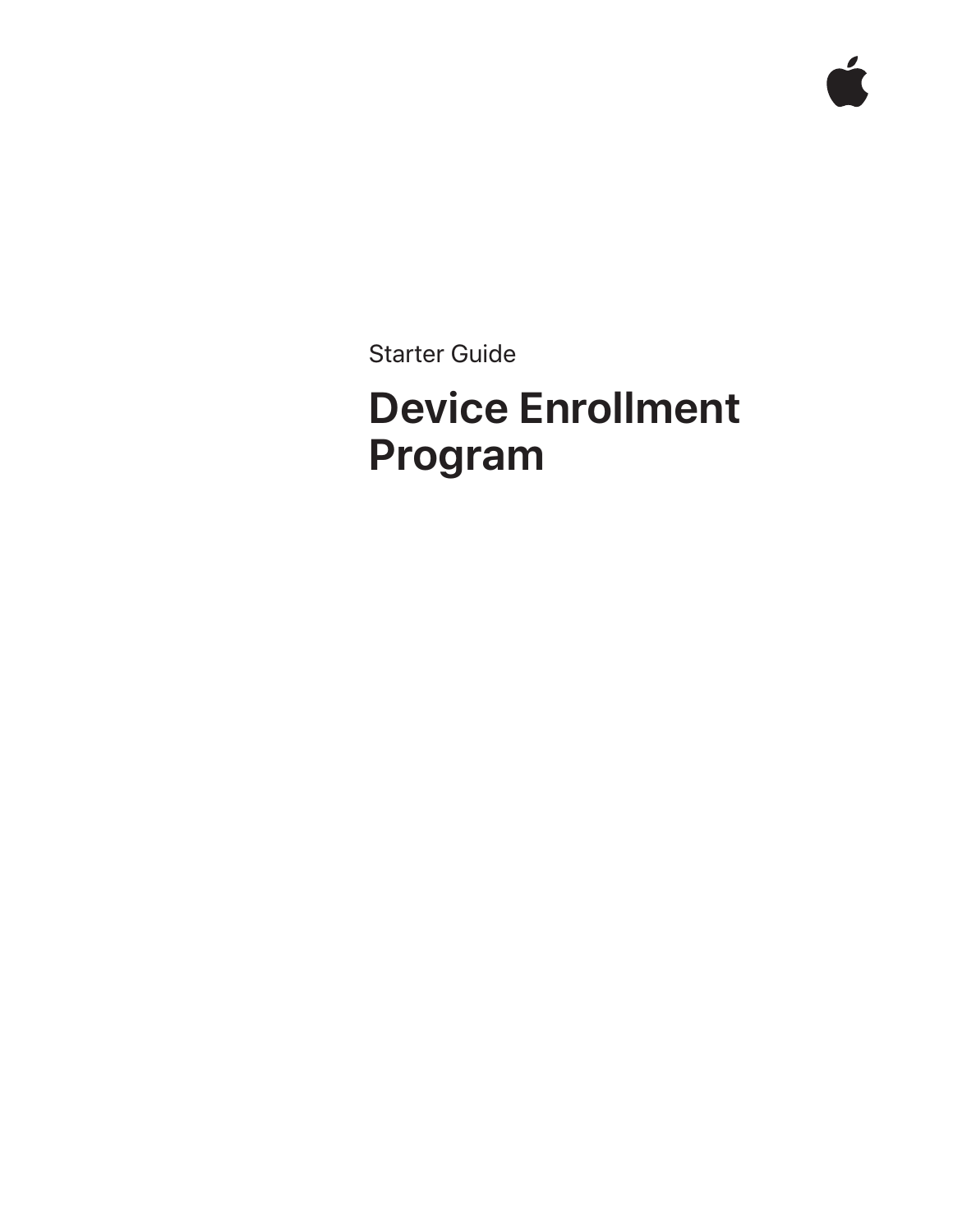#### **Contents**

**Overview** Program Features Enroll in Apple Deployment Programs Getting Started with the Device Enrollment Program **Resources** 

## **Overview**

The Device Enrollment Program (DEP) helps businesses easily deploy and configure Apple devices. DEP provides a fast, streamlined way to deploy organization-owned iPad and iPhone devices, Mac computers, and Apple TV purchased directly from Apple or participating Apple Authorized Resellers or carriers. This guide will give you an overview of program features, explain how to enroll, and help you get started.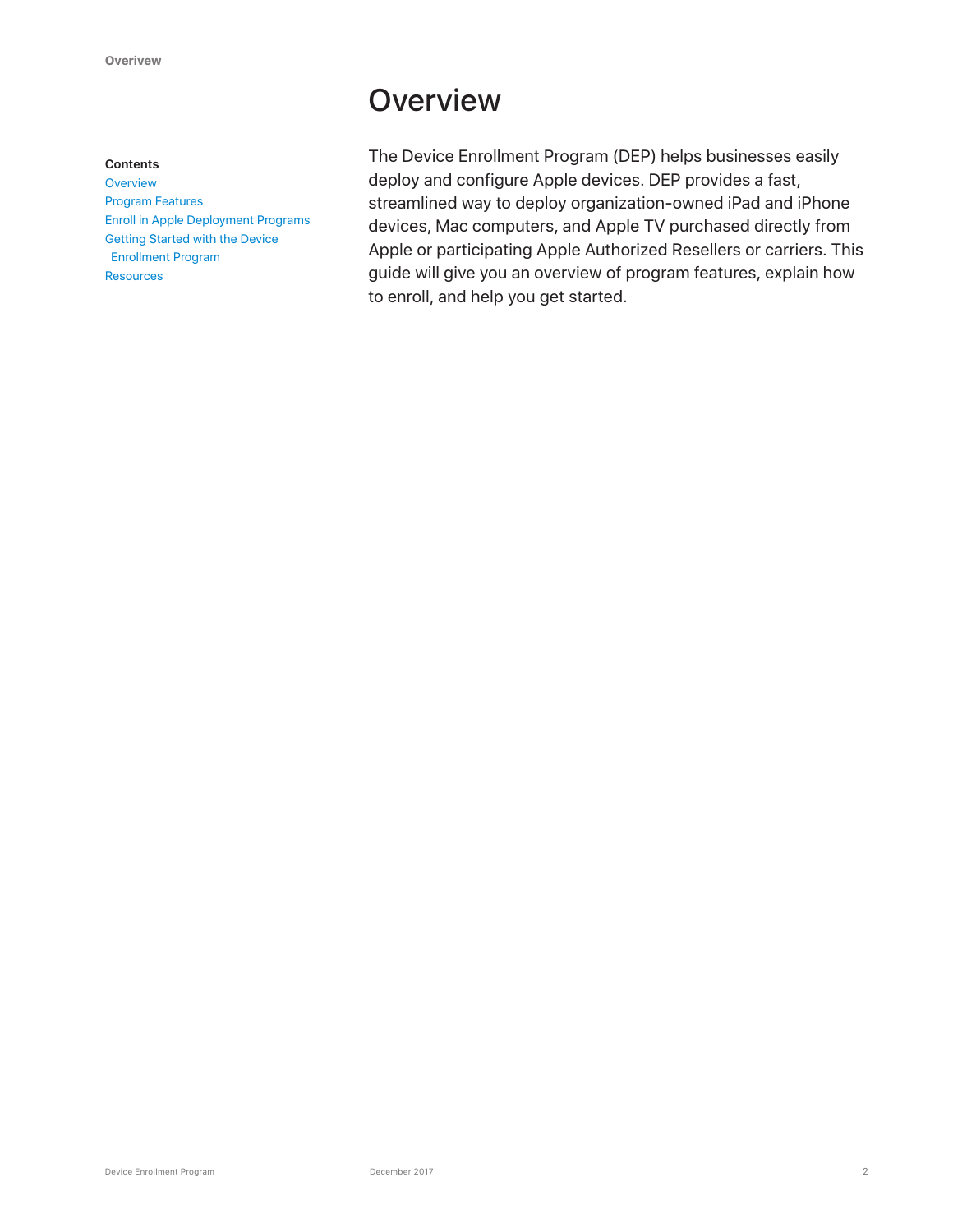### Program Features

DEP simplifies initial setup by automating mobile device management (MDM) enrollment and supervision of devices during setup, which enables you to configure your organization's devices without touching them. To further simplify the process, you can skip certain Setup Assistant screens so users can start using their devices right out of the box.

#### **Mandatory and lockable MDM enrollment**

All iOS, macOS, and tvOS devices added to DEP will be enrolled automatically in MDM. Automatic enrollment ensures that devices are configured based on your organization's requirements, and guarantees that all users receive those configurations on their devices. Your users' devices are also locked in MDM for ongoing management.

#### **Wireless supervision**

Supervision provides a higher level of device management for organizationowned iOS devices. It allows additional restrictions, such as turning off iMessage, AirDrop, or Game Center, and it provides additional device configurations and features, such as web content filtering and Single App Mode. With DEP, supervision is wirelessly enabled on a device as part of the setup process.

#### **Zero-touch configuration for IT**

With DEP, large-scale deployments of iPad, iPhone, Mac, and Apple TV are seamless. Once devices have been activated, you can immediately configure account settings, apps, and access to IT services over the air. You don't need to use staging services or physically access each device to complete the setup.

#### **Streamlined Setup Assistant**

DEP also makes it easier for your users to set up their iOS devices, Mac computers, and Apple TV. Using an MDM solution to configure your organization's devices, users are guided through the activation process with the built-in Setup Assistant. You can streamline the Setup Assistant even further by specifying that certain screens be skipped.

#### **Manual device enrollment**

You can also manually enroll iOS devices and Apple TV in DEP using Apple Configurator, regardless of how you acquired them. With manual device enrollment, a 30-day provisional period begins once a device is activated. During that period, users can remove their devices from enrollment, supervision, and MDM.

#### **Availability**

DEP is available in the following countries or regions: Australia, Austria, Belgium, Brazil, Canada, Czech Republic, Denmark, Finland, France, Germany, Greece, Hong Kong, Hungary, India, Ireland, Italy, Japan, Luxembourg, Mexico, Netherlands, New Zealand, Norway, Poland, Portugal, Singapore, South Africa, Spain, Sweden, Switzerland, Taiwan, Turkey, United Arab Emirates, United Kingdom, and United States.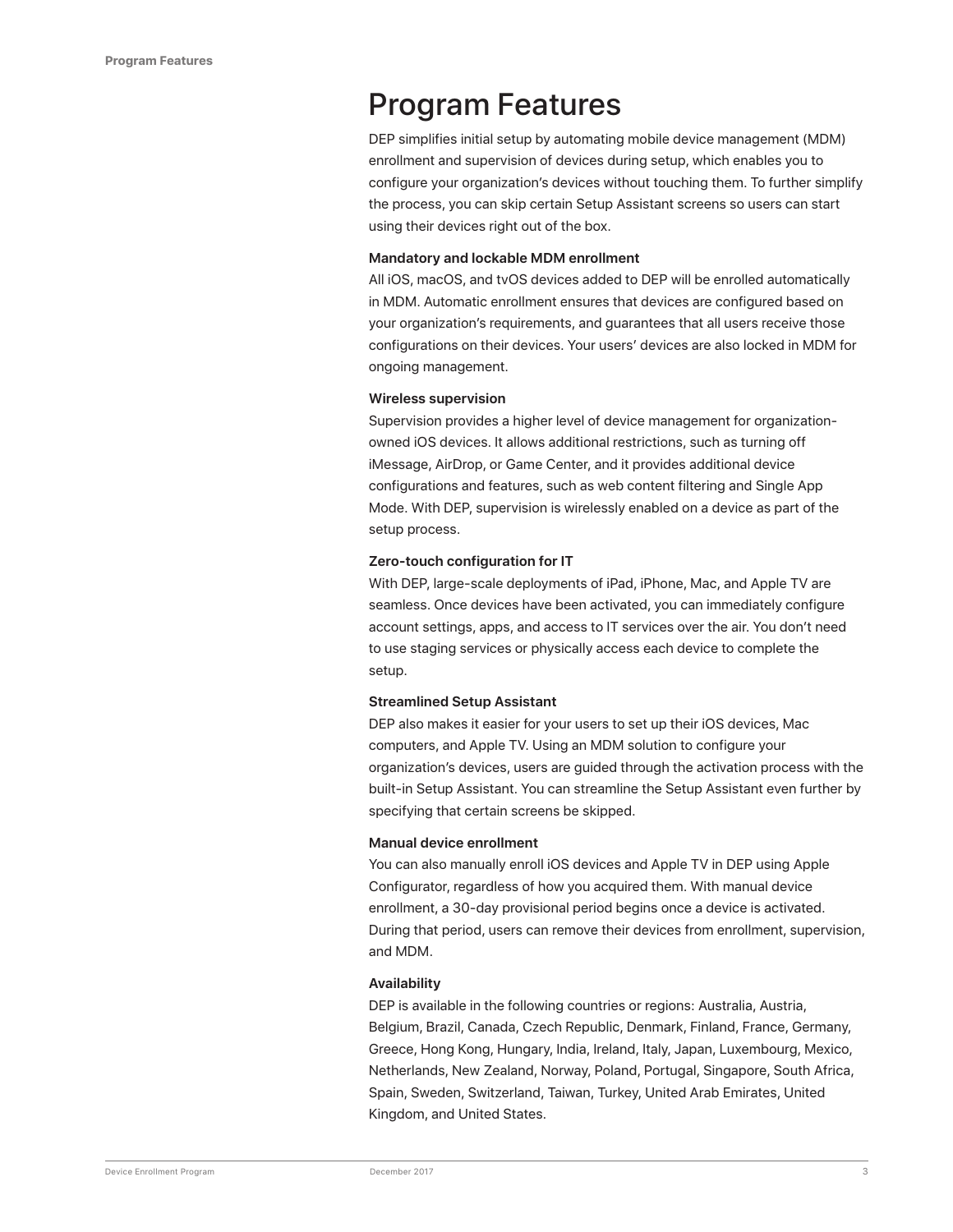# Enroll in Apple Deployment Programs

To begin using DEP, you'll first need to enroll in Apple Deployment Programs (ADP). You must have the signing authority to enroll on behalf of your business, as you'll be responsible for agreeing to the terms and conditions for each program you access within ADP. You'll also be able to set up additional administrators.

DEP is available to qualifying businesses that purchase iPad, iPhone, Mac, or Apple TV directly from Apple or participating Apple Authorized Resellers or carriers.

**Step 1: Create an agent account.** To begin the enrollment process, go to deploy.apple.com and create your program agent account. You'll need to provide an email address associated with your business. Consumer email addresses such as Gmail or Yahoo Mail will not be accepted. This email address will be used to create your Apple ID for ADP, which is required before signing in to DEP.

#### **Important Information about Existing Volume Purchase Program (VPP) Accounts**

- If you've already enrolled your business in VPP, you can use that same program agent account to enroll in DEP. This agent account qualifies as an existing Apple ID for ADP, so you are not required to create a new one.
- Simply sign in to deploy.apple.com with the Apple ID you use for VPP, click Enroll next to the Device Enrollment Program, and fill in the required information.

**Step 2: Enable two-step verification.** Before continuing the enrollment process, you'll need to verify your email and enable two-step verification through the My Apple ID website. Simply follow the instructions on the website to enable two-step verification. You'll be given a recovery key, which you should save in a safe place in case you forget your password or lose access to your trusted devices. You'll receive an email when two-step verification is enabled.

**Step 3: Complete the enrollment process.** Once you have an account and have enabled two-step verification, you can continue enrollment by providing the following information:

• **Verification contact.** Enter contact information for an individual who can verify that you have the authority to enroll your organization in the program and has the legal authority to sign for and bind your organization to the DEP terms and conditions.

If you're a third-party service provider, the organization you're working with must enter into this agreement and then add you as an administrator. The entity that owns the authorized devices must enroll in the program directly.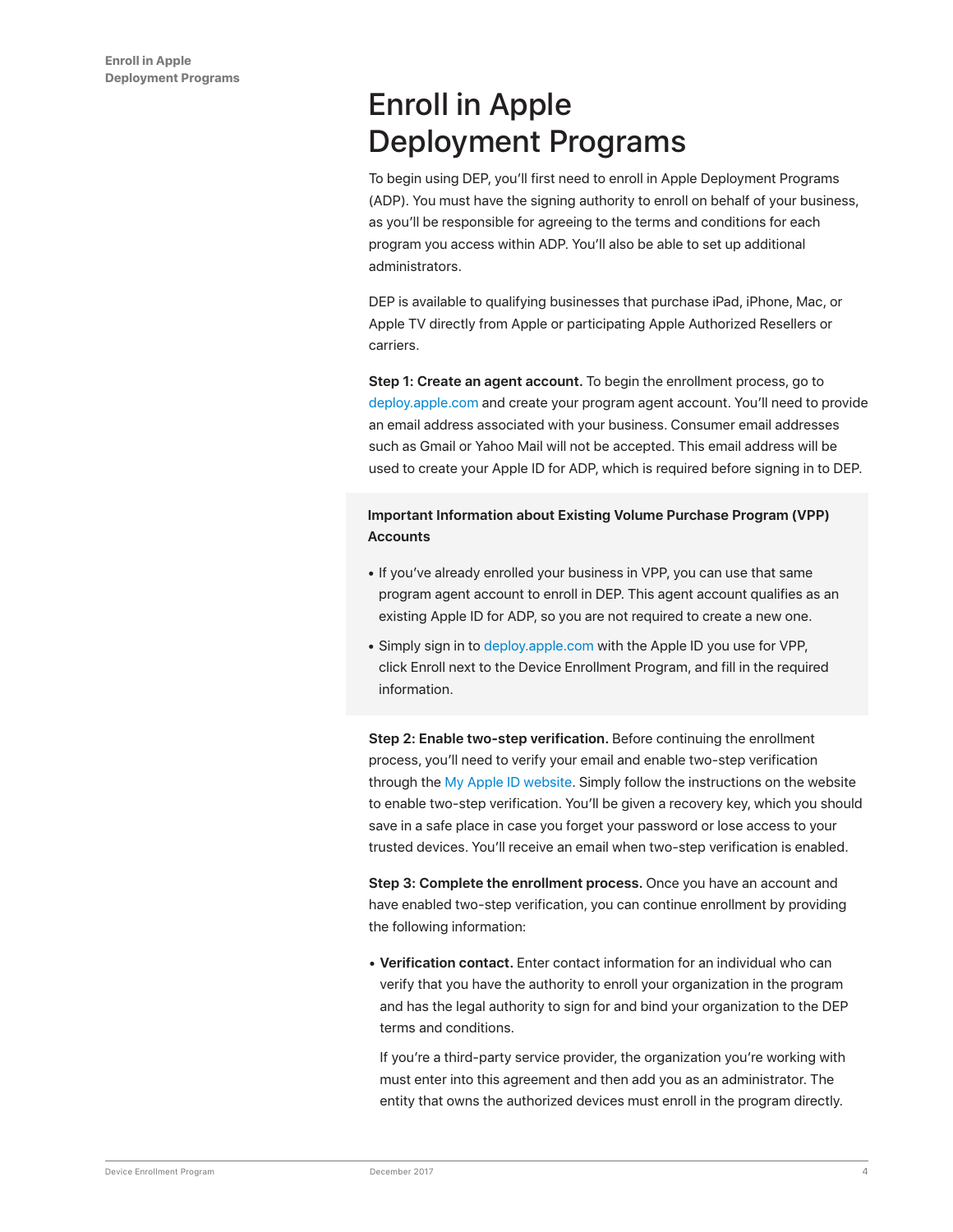• **Business information.** Enter address information, including a zip or postal code, and a valid D-U-N-S number for your company. D-U-N-S numbers are assigned to qualified businesses by Dun & Bradstreet (D&B), and are maintained in the D&B database. Click here to look up an existing D-U-N-S number or to obtain a new one.

Apple will cross-check program enrollees with the D&B database. If any information you've provided doesn't match the information on file with D&B, you'll be alerted immediately so you can check the information and correct it. If you feel the information you provided is accurate, please contact D&B to ensure its database records are up to date.

- **Apple Customer Number.** If you purchase hardware or software directly from Apple, you'll receive an account number assigned to your organization. This number is required to connect eligible orders and devices to your DEP account. If you don't know the number, contact your purchasing agent or finance department. Your organization might have multiple Apple Customer Numbers, which you can add during enrollment or on the DEP website once you're approved.
- **DEP Reseller ID.** If you purchase hardware or software directly from a participating Apple Authorized Reseller or carrier, you'll need to provide your reseller's DEP Reseller ID. If you don't know this number, contact your reseller. If you purchase from multiple resellers, enter the DEP Reseller ID of each. In addition to providing your reseller's DEP Reseller ID, you must also tell your reseller to submit your device purchases to the DEP program. Providing the DEP Reseller ID alone is insufficient to enroll your devices in DEP.

**Note:** If your organization purchases directly from Apple and from a participating Apple Authorized Reseller or carrier, you should enter both your Apple Customer Number and the reseller's DEP Reseller ID.to verify the eligibility of your organization for the program.

**DEP Customer ID.** Once enrolled in the program, you'll be assigned a DEP Customer ID, found on the DEP website in the menu in the upper right corner next to your name, under "Institution Details." If you purchase Apple devices from a participating Apple Authorized Reseller or carrier, you will need to provide this number to the reseller or carrier in order to enroll your device purchases into your DEP account.

When you submit your program enrollment form, Apple will review the information provided. During the review process, you and your verification contact may be contacted by phone or email and asked for additional information before your enrollment is approved. Make sure that any mail filters allow mail from all apple.com domains, and return any missed phone calls or emails quickly so the enrollment process can proceed smoothly.

**Step 4: Agree to the terms and conditions.** When your business is approved, you'll receive an email from Apple Deployment Programs with the subject line, "You're Approved." Before completing the enrollment process, you must agree to the Administrator Terms agreement.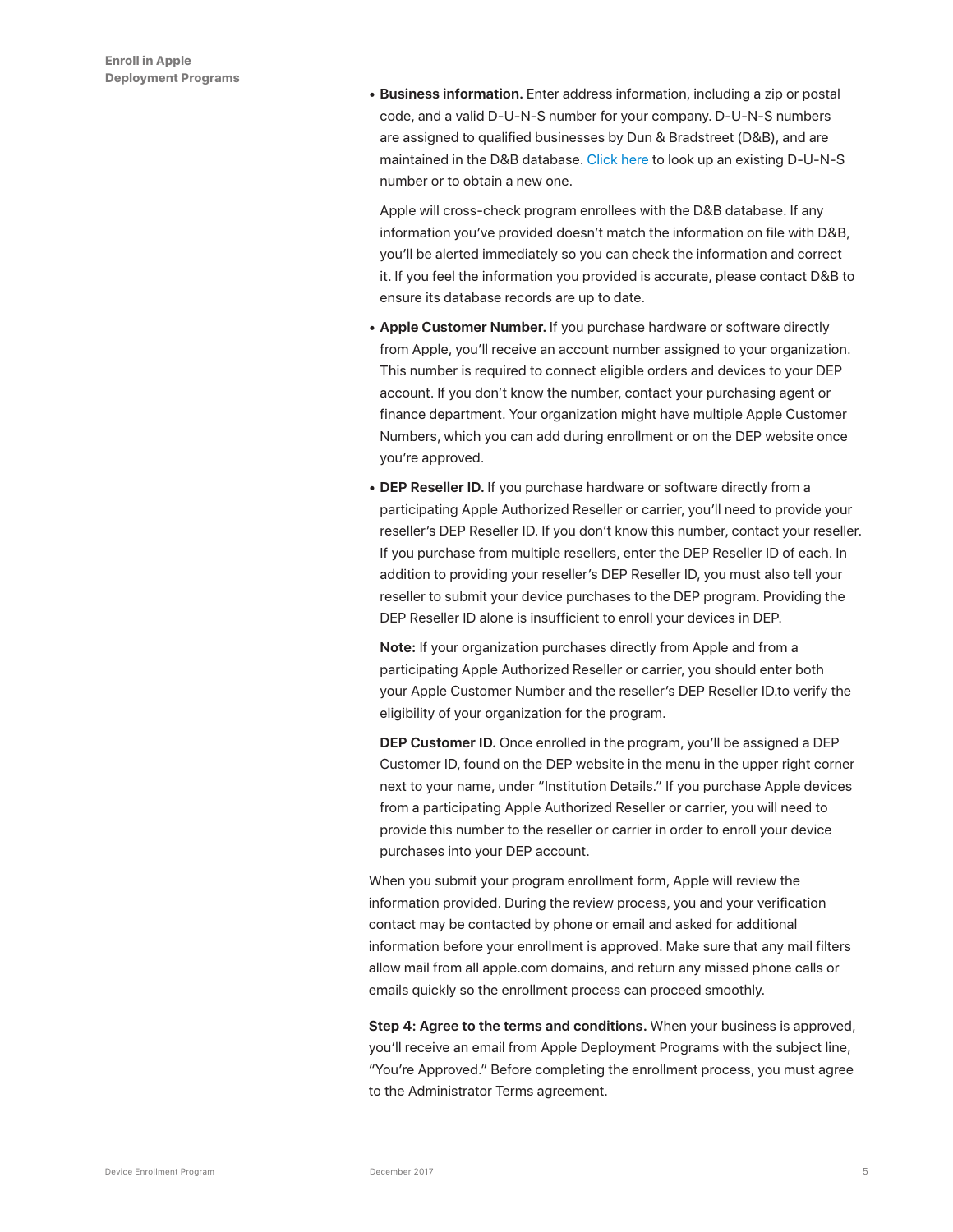# Getting Started with the Device Enrollment Program

Once your enrollment is complete, you can go to deploy.apple.com to prepare settings for your organization-owned devices. Complete the following steps:

**Step 1: Add administrators.** You can add administrator accounts for individuals who are authorized by your organization to access the website. Log in to the ADP website and choose Admins from the menu on the left. Choose Add Admin Account and enter a name, an email address, and a location, if applicable, for your new administrator. You can create as many administrator accounts as you like.

**Note:** If you've also enrolled your organization in VPP, you may assign new administrators to manage this program as well. You may also allow an administrator to assign other administrators.

#### **Important Information about Administrator Accounts**

- You must provide an email address for each administrator account you create. The email address you provide will be used to create a new Apple ID.
- If the email address provided is already in use for an existing Apple ID, you'll be asked to provide a new email address.
- Do not use an existing personal Apple ID to administer an account. An administrator Apple ID can't be used to sign in to the iTunes Store or any other Apple service.

**Step 2: Link your MDM solution.** From the DEP website, you'll establish a virtual server for your MDM server or servers. Virtual servers in DEP are linked to your physical MDM servers. You can add servers at any time.

Create a new virtual server by giving it a name and authorizing it. Each server must be known to Apple and authorized to manage your devices. A twostep verification process is used to securely authorize an MDM server. Your MDM vendor can provide documentation on the specifics for its particular implementation.

**Step 3: Assign devices.** You can assign devices to your virtual servers by order number or by serial number. Only eligible devices will be available for assignment to your MDM server on the program website. You can search for orders you placed directly with Apple after March 1, 2011, by order or by serial number. If you've placed orders from a participating Apple Authorized Reseller, your look-back period will be at the discretion of the reseller. Within 24 hours after the reseller successfully posts your order to the DEP program, it will be available on the DEP website. You can also download a comma-separated value (CSV) file that contains the full list of all unassigned devices in a specific order. Devices are listed by serial number in the CSV file. By designating an MDM server as the default, you may automatically assign newly purchased devices to it.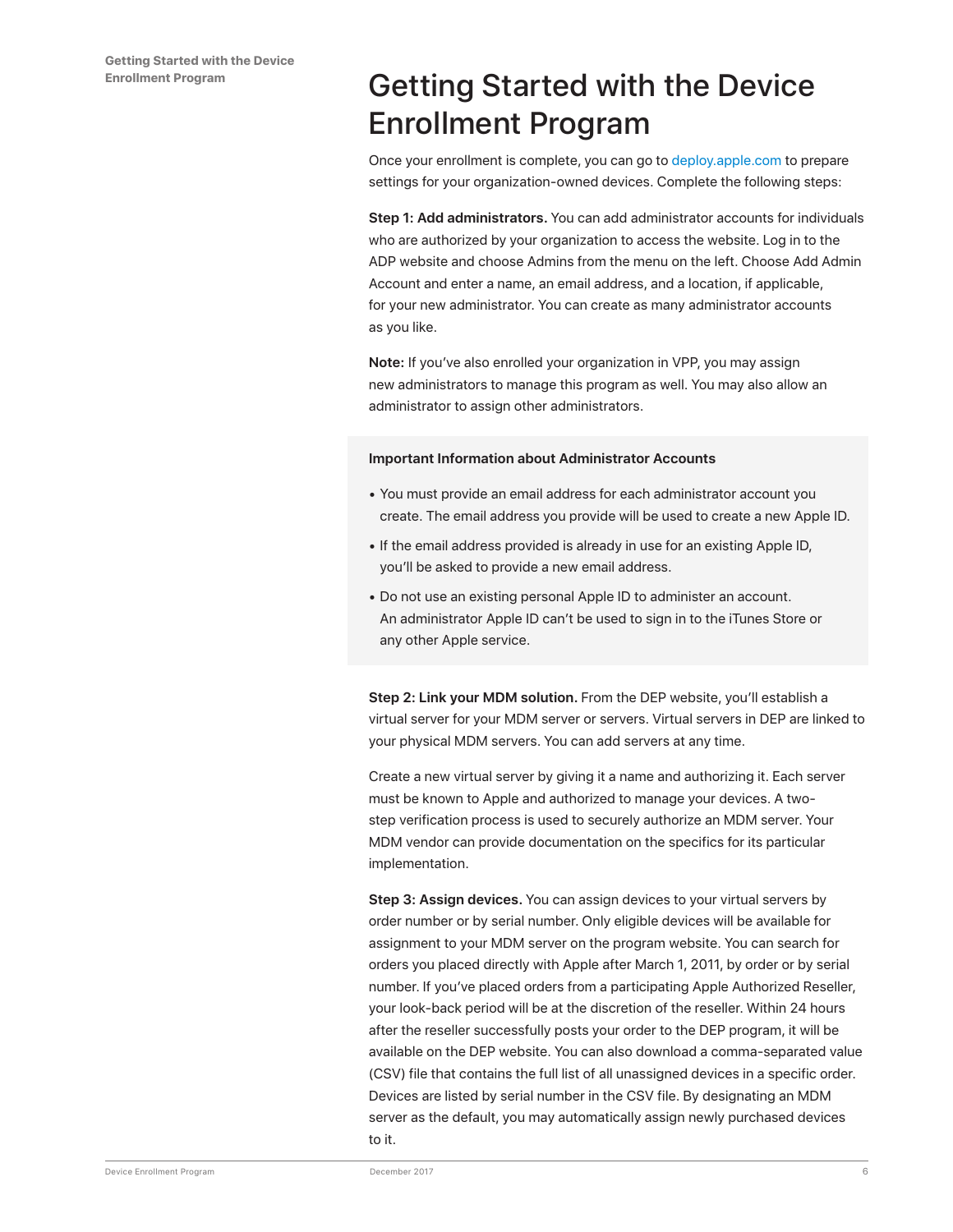If you've acquired devices outside of Apple or participating Apple Authorized Resellers or carriers, they can also be added to DEP using Apple Configurator. When you set up a device that has been manually enrolled, it behaves like any other enrolled device, with mandatory supervision and MDM enrollment. However, the user has a 30-day provisional period to remove the device from enrollment, supervision, and MDM. Learn more about how to manually enroll you devices.

**Note:** If a device is sold, lost, returned to the reseller, or damaged beyond repair, it should be permanently removed from your organization's list of managed devices using the DEP website per the terms of the agreement. However, once a device is removed from DEP, it can't be added back.

**Step 4: Review assignments.** Once you've set up your virtual MDM servers and assigned devices to them, you can review several aspects of your device assignment, including:

- Date of the assignment
- Order numbers
- Name of the MDM server to which the devices are assigned
- Total number of devices, separated by device type

You can also download a CSV file containing all the serial numbers of the devices assigned to each MDM server.